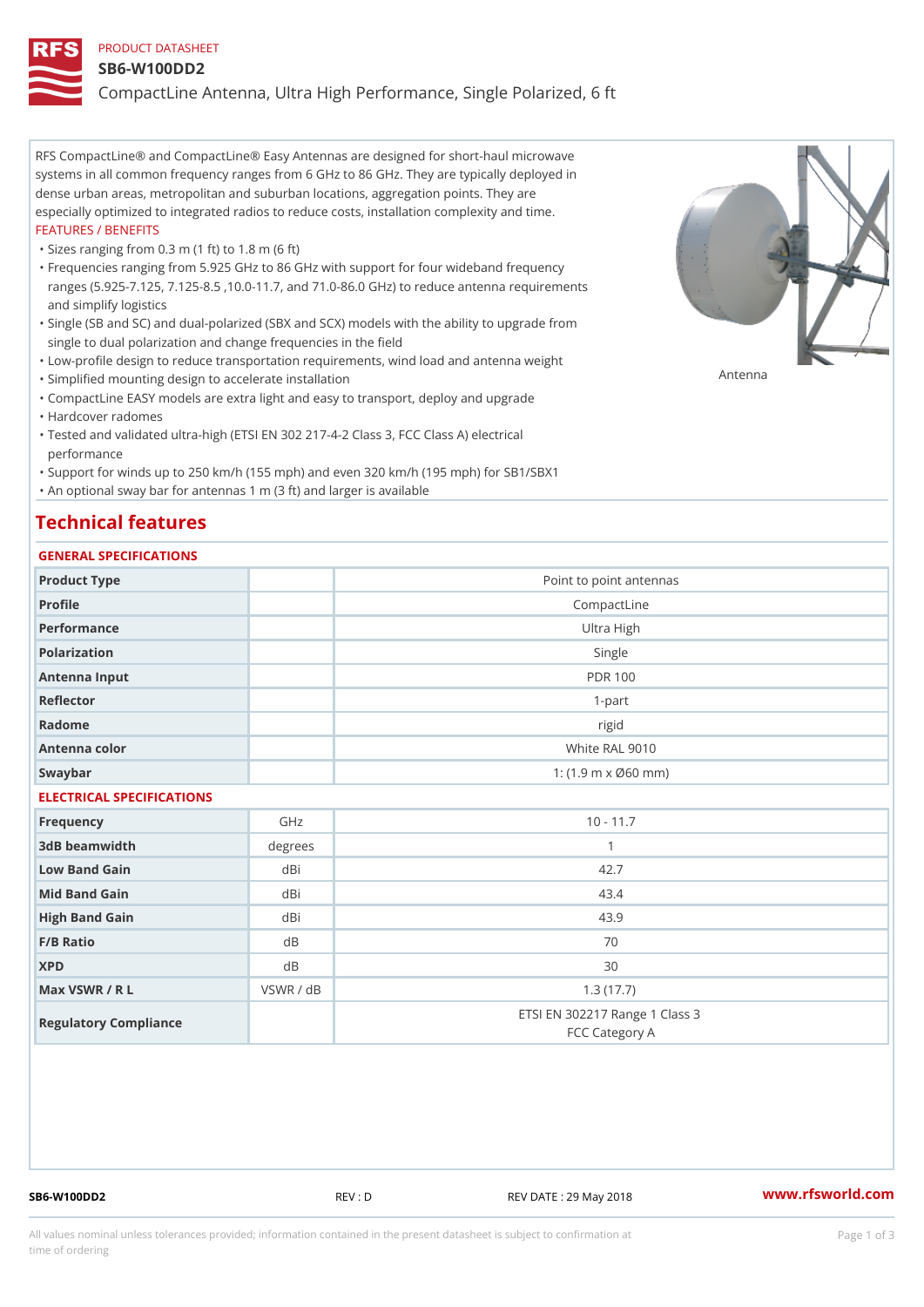# PRODUCT DATASHEET

### SB6-W100DD2

CompactLine Antenna, Ultra High Performance, Single Polarized, 6 ft

| MECHANICAL SPECIFICATIONS                                      |              |                                                   |  |
|----------------------------------------------------------------|--------------|---------------------------------------------------|--|
| Diameter                                                       | ft $(m)$     | 6(1.8)                                            |  |
| Elevation Adjustment                                           | degrees      | ± 5                                               |  |
| Azimuth Adjustment                                             | degrees      | ± 5                                               |  |
| Polarization Adjustment                                        | degrees      | ± 5                                               |  |
| Mounting Pipe Diameter<br>minimum                              | $mm$ (in)    | 114(4.5)                                          |  |
| Mounting Pipe Diameter<br>maximum                              | $mm$ (in)    | 114(4.5)                                          |  |
| Approximate Weight                                             | kg (lb)      | 90(198)                                           |  |
| Survival Windspeed                                             | $km/h$ (mph) | 252 (155)                                         |  |
| Operational Windspeed                                          | $km/h$ (mph) | 252 (155)                                         |  |
| <b>STRUCTURE</b>                                               |              |                                                   |  |
| Radome Material                                                |              | rigid                                             |  |
| FURTHER ACCESSORIES                                            |              |                                                   |  |
| optional Swaybar                                               |              | 1: SMA-SK-6 (1.9 m x Ø60 mm)                      |  |
| Further Accessories                                            |              | SMA-SKO-UNIVERSAL-L : Universal sway bar fixation |  |
| MOUNTOUTLINE                                                   |              |                                                   |  |
| m m<br>$Dimension_A$<br>(in)                                   |              | 1900(74.8)                                        |  |
| m m<br>$Dimension_B$<br>(in)                                   |              | 910(35.8)                                         |  |
| m m<br>$Dimension_C$<br>(in)                                   |              | 362(14.3)                                         |  |
| $Dim_D - D -$<br>m m<br>$114$ m m $(4.5$ _ ir $)$ $R$ ii p $e$ |              | 416 (16.4)                                        |  |
| m m<br>$Dimension$ = E<br>(in)                                 |              | 83 (3.3)                                          |  |
| m m<br>$Dimension_F$<br>(in)                                   |              | 785 (30.9)                                        |  |
| $\mathsf m$ $\mathsf m$                                        |              | 305 (12)                                          |  |

SB6-W100DD2 REV : D REV DATE : 29 May 2018 WWW.rfsworld.com